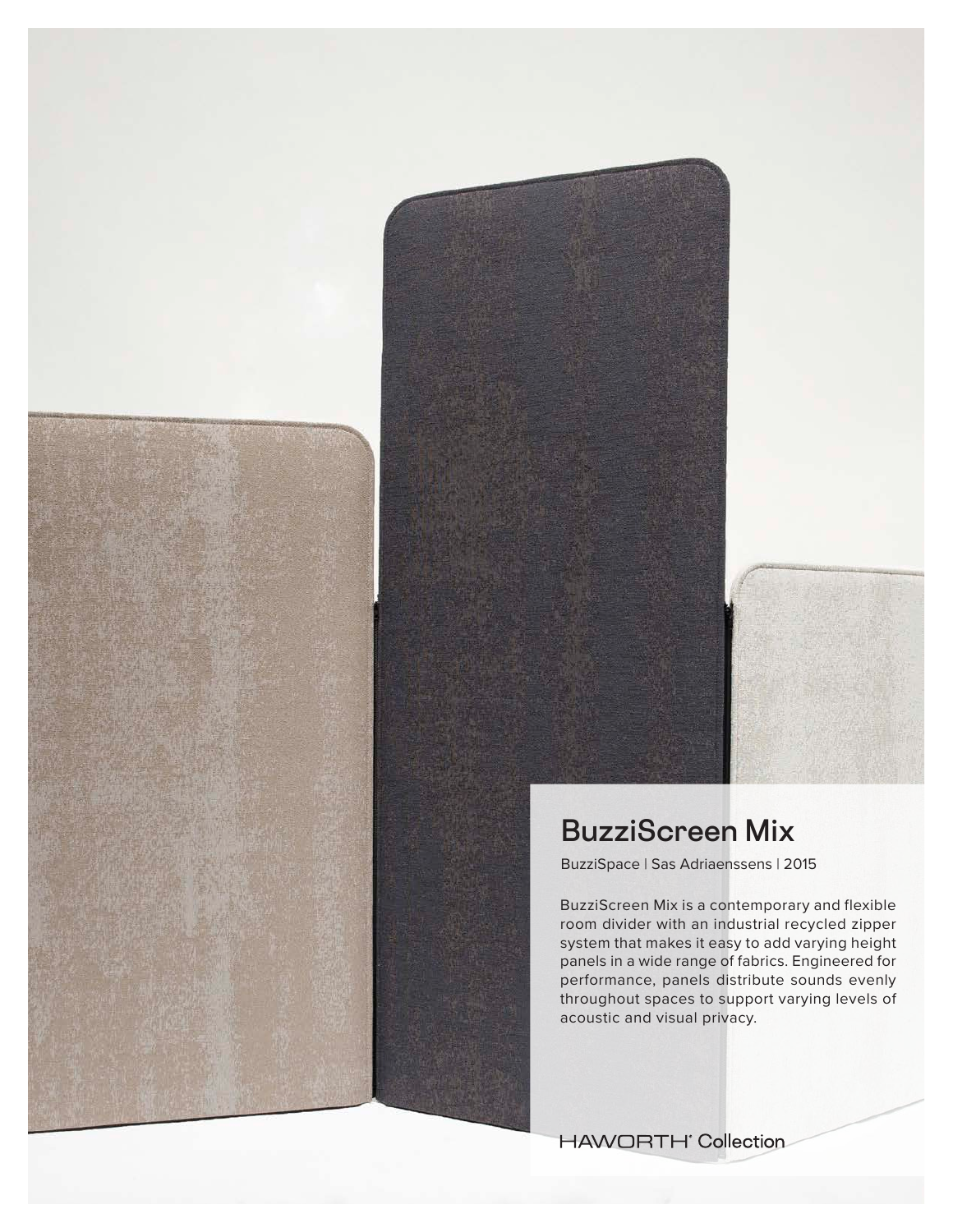# **BuzziScreen Mix**

BuzziSpace | Sas Adriaenssens | 2015 | Imported from the Netherlands

#### **Low Screen, Start Panel**



#### **Medium Screen, Start Panel**



#### **High Privacy, Start Panel**



### **UPHOLSTERY AND FINISHES**

## **Fabric Grade A**

Fabric (BFA) Kvadrat® Revive 1 (BR1) Kvadrat® Revive 2 (BR2) Rough (BRO) Trevira CS (BCS) Trevira CS+ (BCP)

#### **Fabric Grade B**

Kvadrat® Clara 2 (BC2) Kvadrat® Remix 2 (BRX) Terra (BTE) Velvet (BVE)

**Fabric Grade C** Kvadrat® Hero (BHR)

**Fabric Grade D** Kvadrat® Tonus 4 (BT4) Kvadrat® Tonus Meadow (BTM)

**Fabric Grade E** Kvadrat® Memory 2 (BM2)

**Fabric Grade F** Kvadrat® Matrix (BMX)

**Felt** BuzziFelt (BFE)

**Zipper** Black (BTR-ZBLK) Orange (BTR-ZORG)

**Base Paint** Alu (BTR-9006) Black (BTR-9005)

### **ACOUSTICS**

**Acoustic Principles**



#### **Acoustic Performance**